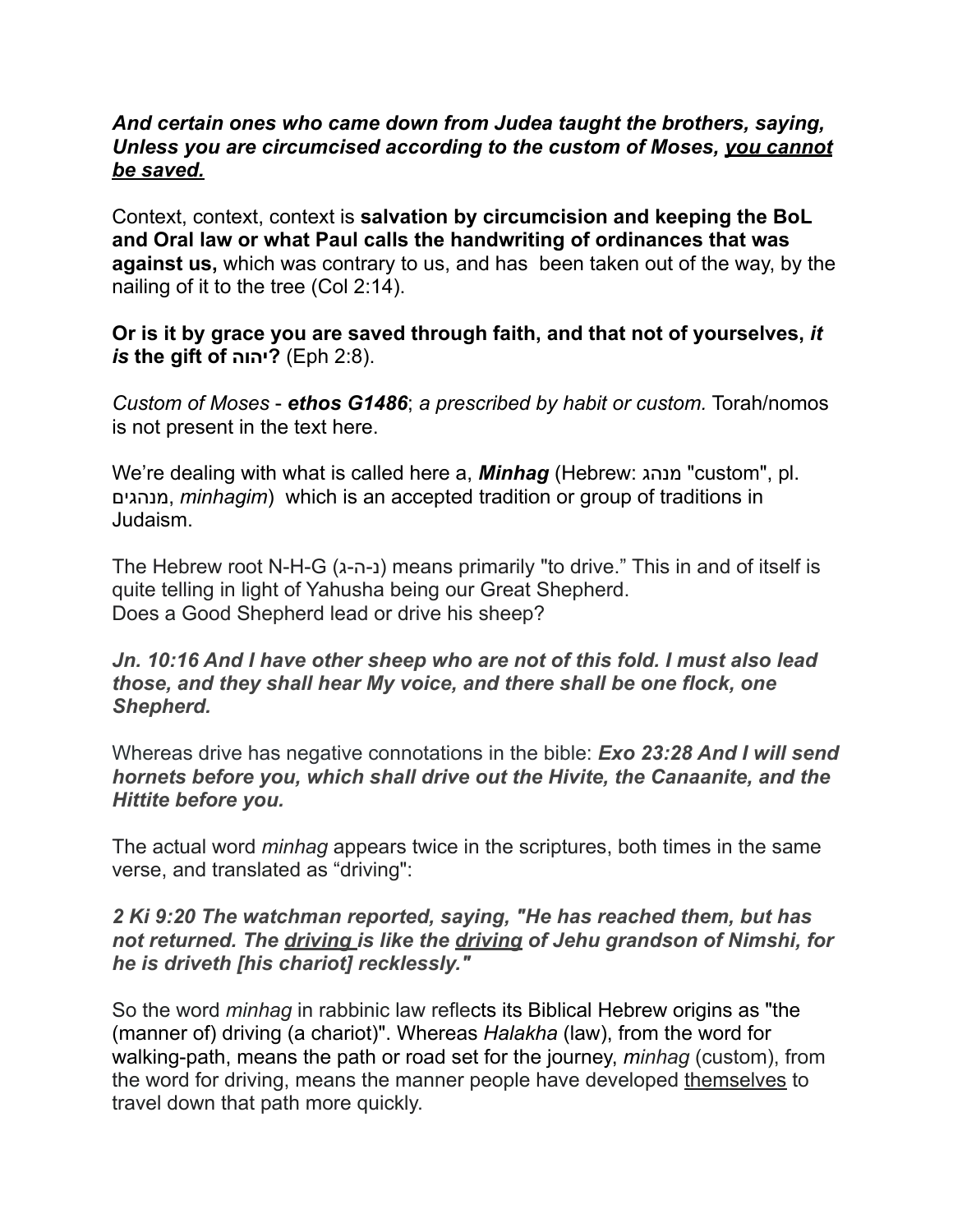So what is Yahusha teaching in Matt 7:14?*"narrow is the gate and difficult the way that leads to life."* He's contrasting Halacha - biblical law which is the narrow path and Minhag - rabbinical law which is the broad road developed by men themselves.

Goats get driven by men, sheep are led by their master!

*Because (Matt 25:32) before Yahusha shall be gathered all nations: and he shall separate them one from another, as a shepherd divideth his sheep from the goats. And he shall set the sheep on his right hand, but the goats on the left.* 

*15:1 And certain ones who came down from Judea taught the brothers, saying, Unless you are circumcised according to the custom of Moses, you cannot be saved. 2 Therefore dissension and not a little disputation occurring by Paul and Barnabas, they appointed Paul and Barnabas and certain others of them to go up to Jerusalem to the apostles and elders about this question.* 

*Act 15:3 And indeed being set forward by the called out assembly, they passed through Phoenicia and Samaria, declaring the conversion of the nations. And they caused great joy to all the brothers.* 

*Act 15:4 And arriving in Jerusalem, they were received by the called out assembly, and by the apostles and elders. And they declared all things that יהוה had done with them.*

*Act 15:5 But some of those from the sect of the Pharisees, having believed, rose up, saying, It was necessary to circumcise them and to command them to keep the Law of Moses.* 

# **THE JERUSALEM COUNCIL**

The first letter to the gentiles; turn to the belly and heart of the Torah and start there!

- I. There is no new way to worship the Creator
- II. Sober, holy and kosher approach clean avoid profaning yourself and profane worship - avoid blood at all costs
- III. Stop fornicating, both at home and in worship with temple harlots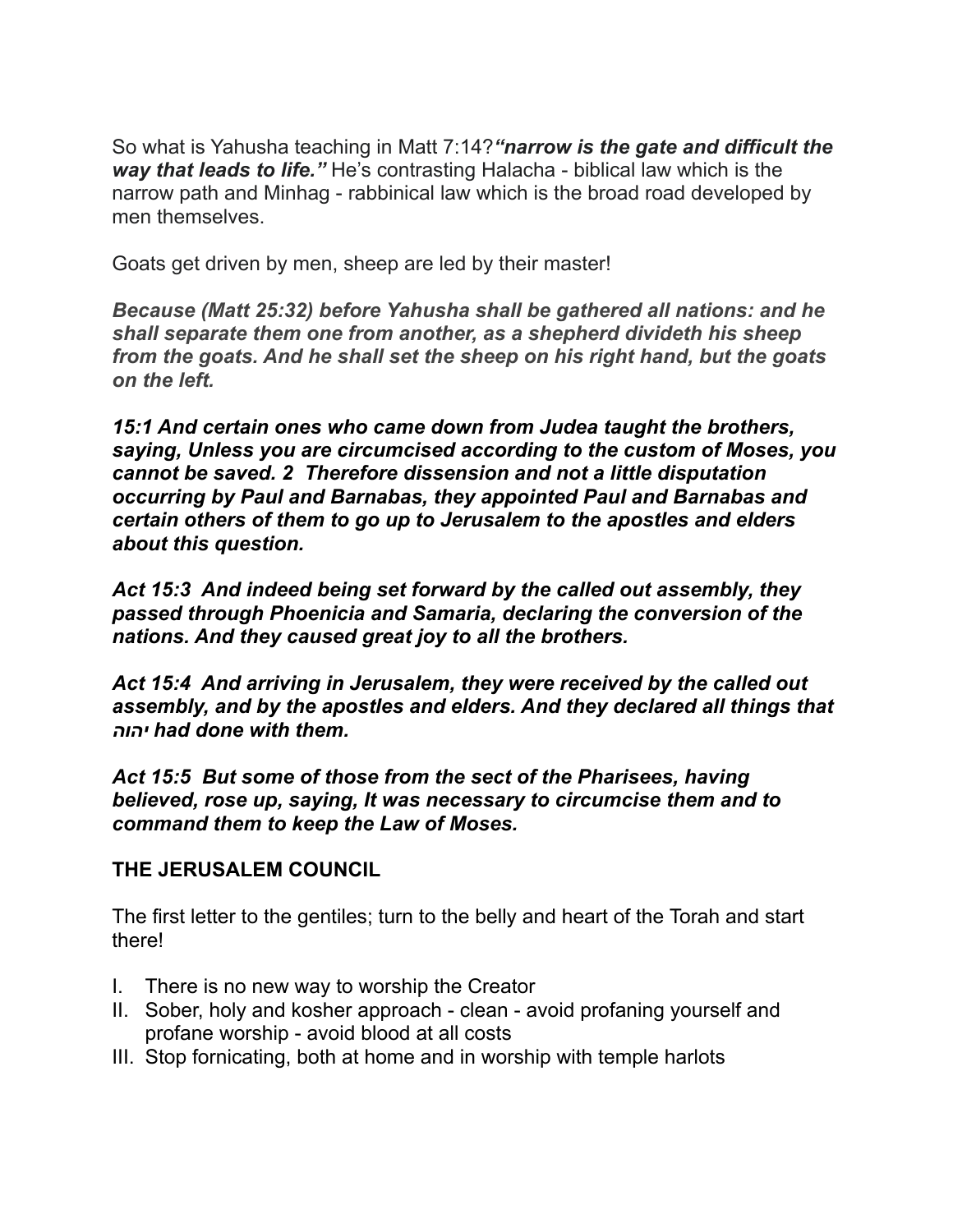**Vay/Lev 11:42** the middle letter of the torah: you find the mark of the scribe, the Vav - the center letter of the Torah!

*Lev 11:42 Whatsoever goeth upon the belly/gâchôn/* **חוןּג** *GIMMEL-HEH-VAV-NUN and whatsoever goeth upon all four, or whatsoever hath more feet among all creeping things that creep upon the earth, them ye shall not eat; for they are an abomination.* 

# **4 ESSENTIAL COMMANDMENTS:**

- I. Abstain from meat sacrificed to idols (worship יהוה they way He set out in His torah otherwise he views it as meat sacrificed to shedim/goat demons/idols
- II. Abstain from sexual immorality (don't profane yourself and say you're a YAH fearer - you're not… you're a heathen)
- III. Abstain from things strangled and from blood idol meat, unclean, halal etc, inc niddah.
- IV. Go to synagogue on shabbat (i.e keep shabbat) and listen to the teachings of Moshe, study torah and you'll learn the rest over time, with the reading of the annual torah cycle and the indwelling of the RHK

*Act 15:6 And the apostles and elders were assembled to see about this matter. Act 15:7 And after much disputing, Peter rose up and said to them, Men, brothers, you recognize that from ancient days יהוה chose among us that through my mouth the nations should hear the Word of the gospel, and believe.* 

*Act 15:8 And יהוה ,who knows the hearts, bore them witness, giving them the RHK even as to us. Act 15:9 And He put no difference between us and them, purifying their hearts by faith.* 

*Act 15:10 Now therefore why do you tempt יהוה by putting a yoke on the neck of the disciples, a yoke which neither our fathers nor we were able to bear?Act 15:11 But we believe that through the grace of the Master Yahusha Messiah we shall be saved, according to which manner they also believed.Act 15:12 And all the multitude kept silent and listened to Barnabas and Paul declaring what miracles and wonders יהוה had worked among the nations through them.* 

*Act 15:13 And after they were silent, James answered, saying, Men, brothers, listen to me.Act 15:14 Even as Simon has declared how יהוה at the first visited the nations to take out of them a people for His name. Act 15:15 And the words of the Prophets agree to this; as it is written,*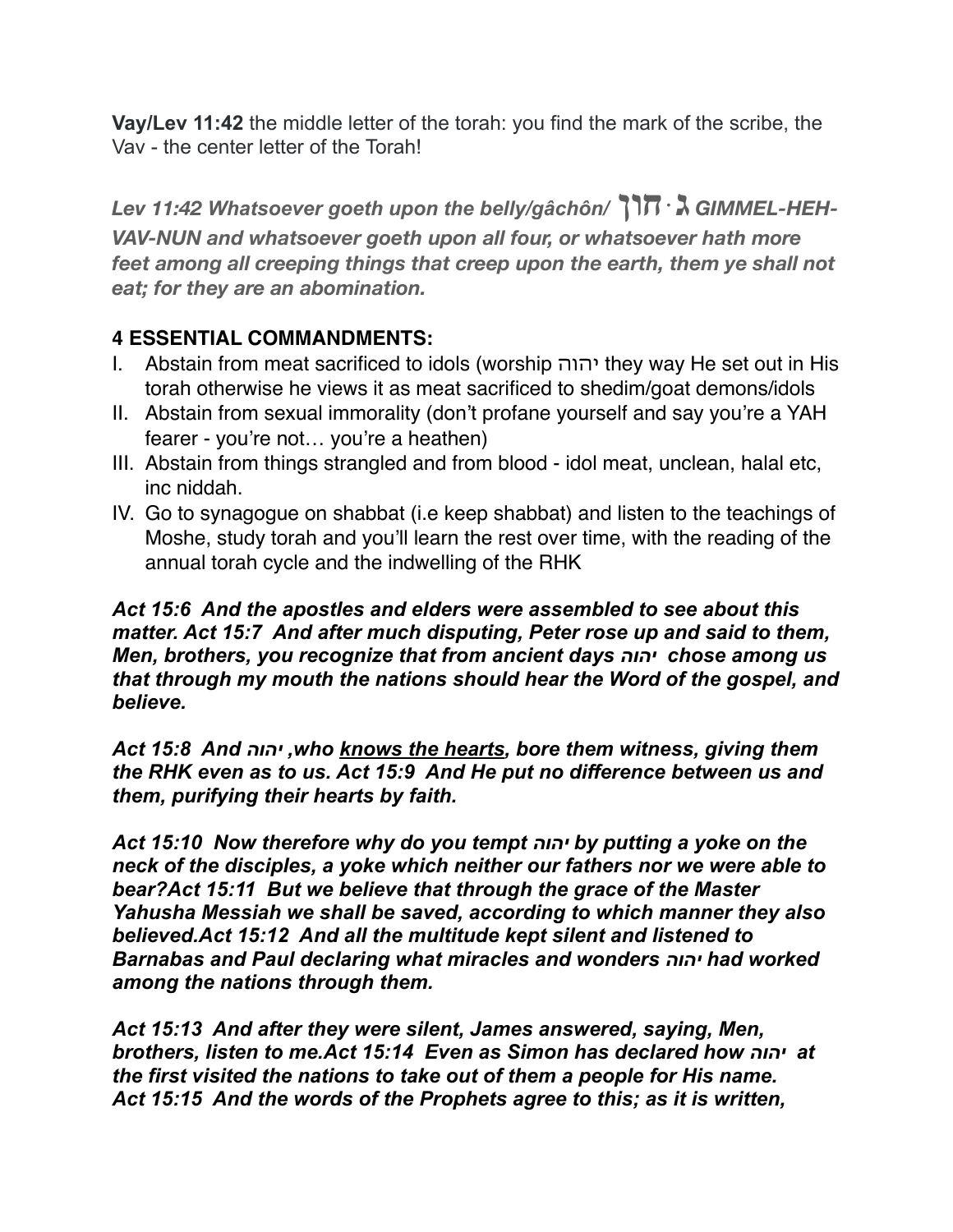*Act 15:16 "After this I will return and will rebuild again the tabernacle of David which has fallen down; and I will build again its ruins, and I will set it up,* **- THE RESTORATION OF ALL ISRAEL - ALL 12 TRIBES - THE TWO HOUSE RESTORATION - TWO STICKS INTO ONE!** 

*Act 15:17 so those men who are left might seek after the Lord, and all the nations on whom My name has been called, says the Lord, who does all these things." Act 15:18 All His works are known to יהוה from eternity.*

*Act 15:19 Therefore my judgment is that we do not trouble those who have returned/turn to יהוה from among the nations.*

*Gk: epist-reph*ō - *to come (go) again, (re-) turn (about, again). בּוׁש shûb*

*Exo 34:31 And Moses called unto them; and Aaron and all the rulers of the congregation returned unto him: and Moses talked with them.* 

*1 Pet 2:25 For ye were as sheep going astray; but are now returned unto the Shepherd and Bishop of your souls.* 

*Act 15:20 but that we write to them that they should abstain from pollutions of idols, and from fornication, and from things strangled, and from blood.* 

*Act 15:21 For Moses from ages past has those in every city proclaiming him, being read in the synagogues every sabbath day.* 

# *THE JERUSALEM DECREE:*

*Act 15:22 Then it pleased the apostles and elders, with the whole called out assembly, to send chosen men from them to Antioch with Paul and Barnabas; Judas, whose last name was Barsabas; and Silas, chief men among the brothers. Act 15:23 And they wrote these things by their hand: The apostles and elders and brothers send greeting to the brothers, from the nations in Antioch and Syria and Cilicia.* 

**The Messianic Trap:** *a form of godliness but denying its power therein*. They're correct for us to stop profaning ourselves with pagan worship and lawlessness but that's where it stops. The key to the Jerusalem Council Doctrine is what? *15:28 For it seemed good to the RHK and to us….*the working of the RHK in our lives to move in power in the word of יהוה, not get burdened down in messianic torah religious rote.